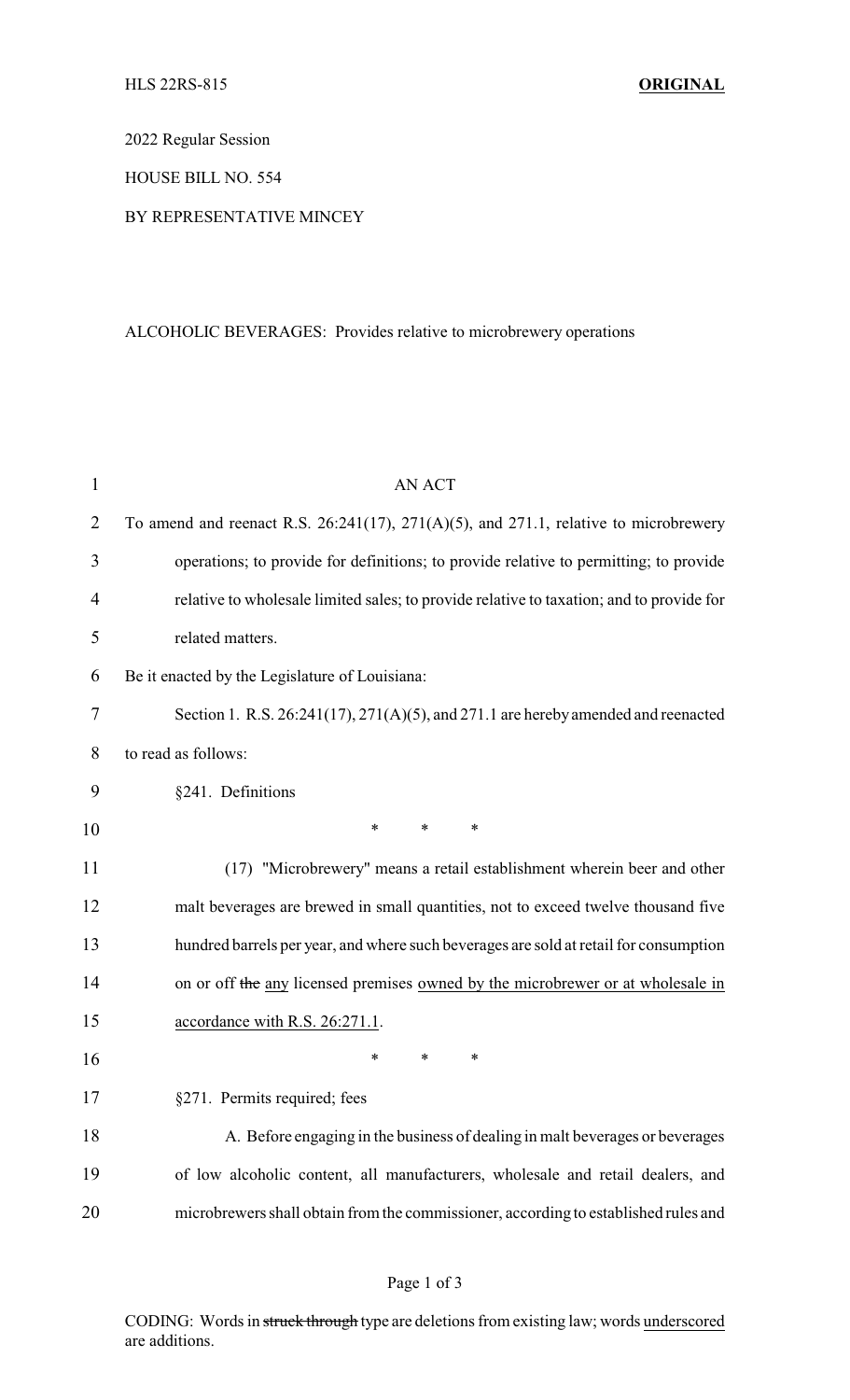| $\mathbf{1}$   | regulations, a permit to conduct each separate manufacturing, wholesale, retail, or      |
|----------------|------------------------------------------------------------------------------------------|
| $\overline{2}$ | microbrewery business and shall pay for each permit a fee not to exceed the amounts      |
| 3              | provided for in the following schedule and in accordance with regulations                |
| 4              | promulgated pursuant to the provisions of the Administrative Procedure Act for each      |
| 5              | year the permit is valid:                                                                |
| 6              | *<br>$\ast$<br>∗                                                                         |
| 7              | (5) Microbrewer, which authorizes the holder of a Retailers, Class A permit              |
| 8              | to engage in the brewing of beer and other malt beverages at a single location its       |
| 9              | licensed premises in an amount not to exceed twelve thousand five hundred barrels,       |
| 10             | and which further authorizes the sale at retail of such brewed beverages from that       |
| 11             | bocation any licensed premises owned by the microbrewer or at wholesale in               |
| 12             | accordance with R.S. $26:271.1$ – one thousand dollars.                                  |
| 13             | $\ast$<br>∗<br>∗                                                                         |
| 14             | §271.1. Microbrewery; retail sales on or off premises and limited sales at wholesale     |
| 15             | A. Any person who has properly obtained a Class A retail permit and a                    |
| 16             | microbrewer's permit as provided for in R.S. 26:271, shall be authorized to engage       |
| 17             | in the brewing of beer and other malt beverages in a quantity not to exceed twelve       |
| 18             | thousand five hundred barrels during the licensed year. The holder of such permit        |
| 19             | shall also be authorized to sell the manufactured beverages at retail for consumption    |
| 20             | on or off the any licensed premises, if the holder also has been issued a Retailer,      |
| 21             | Class A permit owned by the microbrewer.                                                 |
| 22             | The provisions of this Section shall not authorize the holder of a<br><b>B.</b>          |
| 23             | microbrewer's permit to sell the manufactured beverages at wholesale.                    |
| 24             | Notwithstanding any provision of this Chapter to the contrary, a microbrewer may         |
| 25             | sell up to two hundred fifty barrels of its finished products per month at wholesale     |
| 26             | to other retail dealers licensed pursuant to this Chapter and to special events licensed |
| 27             | pursuant to R.S. 26:793.                                                                 |
| 28             | C. A microbrewer who sells its finished products at wholesale or retail                  |
| 29             | pursuant to this Section shall remit all state and parish or municipal sales and excise  |